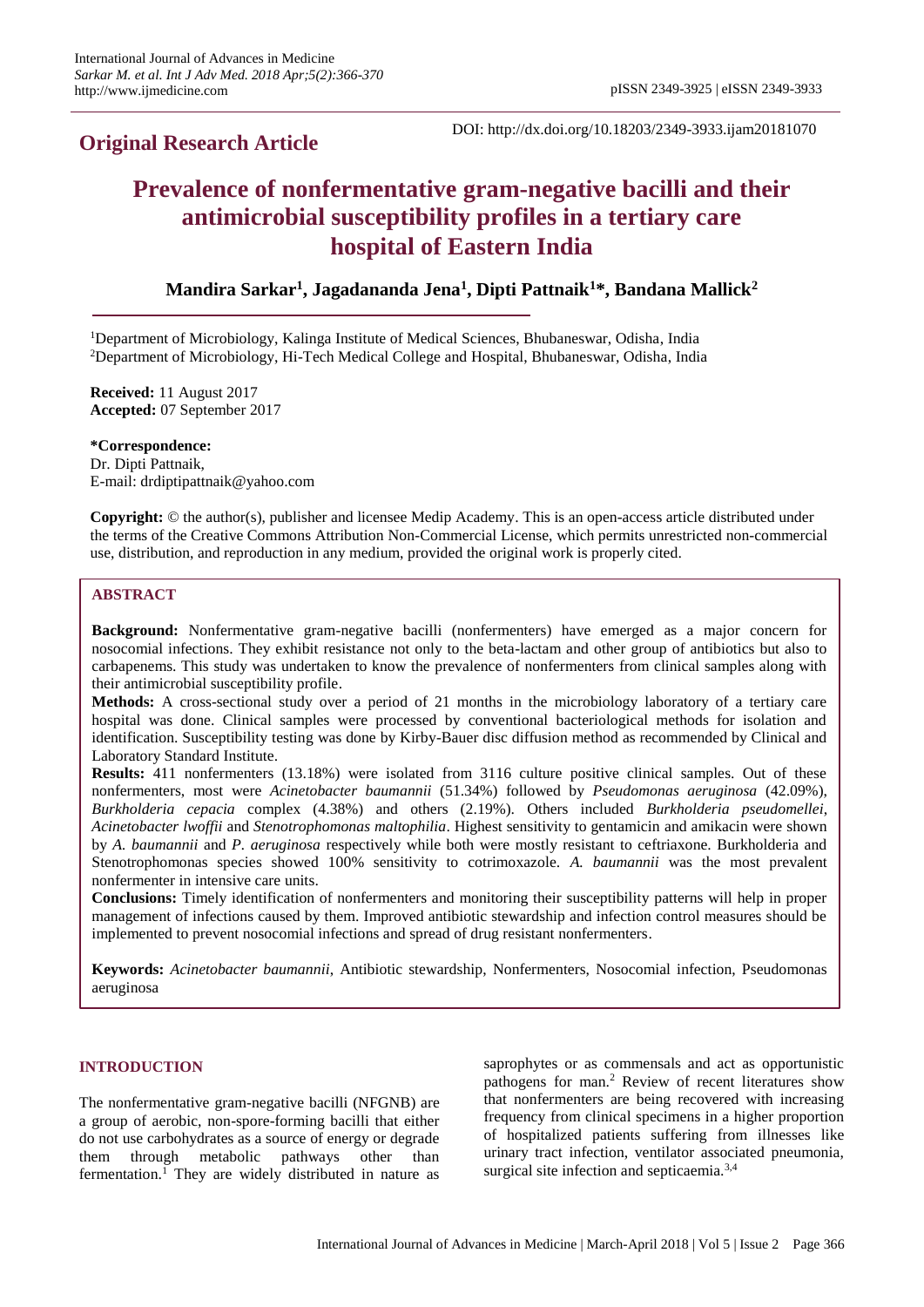Nonfermenters are now resistant to many routinely used antibiotics and even to cephalosporins and carbapenems. Resistance compromises treatment, prolongs hospital stay, increases mortality and healthcare costs.<sup>5,6</sup> The aim of the present study was to isolate and identify NFGNB from clinical samples and to assess prevalence and antimicrobial susceptibility profiles in a tertiary care hospital of Eastern India.

#### **METHODS**

This study had a cross sectional design and was conducted between January 2015 to October 2016 in the Department of Microbiology, Kalinga Institute of Medical Sciences, Bhubaneswar.

A total of 4025 clinical samples including urine, pus, blood, wound swab and body fluids were received in the laboratory and inoculated on blood and MacConkey agar or CLED agar and incubated aerobically at 37°C for 18 to 24 hours.

The isolates which were non-lactose fermenting and showed alkaline change (K/NC) reaction in triple sugar iron agar media were provisionally considered as NFGNB.

They were further identified using standard protocols for identification, like gram staining for morphology, hanging drop for motility, pigment production, oxidase test, catalase test, Hugh-Leifson oxidative fermentative test for glucose, lactose, sucrose, maltose and mannitol, nitrate reduction test, indole test, citrate utilization test, urease test, utilization of 10% lactose, lysine and ornithine decarboxylation, arginine dehydrolation, growth at 42 $\rm{^{\circ}C}$  and 44 $\rm{^{\circ}C}.^1$ 

The clinical significance of isolated NFGNB was assessed retrospectively by analyzing the case sheets for relevant laboratory and clinical criteria. Laboratory criteria included the presence of pus cells along with gram-negative bacilli in the stained smear from the sample, isolation of the same organism from a repeat sample, leukocytosis, and relevant radiological evidence.

The clinical criteria included the presence of risk factors such as underlying diseases (diabetes mellitus, chronic renal failure, malignancy, cystic fibrosis, pneumonia and other immunosuppressive conditions), presence of intravenous or urinary catheters, duration of stay in intensive care unit (ICU), mechanical ventilation and recent surgery.7,8

Antimicrobial susceptibility test was performed by Kirby-Bauer disc diffusion method using commercially available disc (Hi-Media).

The different antimicrobials used were gentamicin (10 $\mu$ g), amikacin (30  $\mu$ g), ceftazidime (30 $\mu$ g), ceftriaxone (30µg), piperacillin/tazobactum ( $100\mu$ g/10 $\mu$ g), imipenem ( $10\mu$ g), meropenem ( $10\mu$ g), ciprofloxacin (5µg), and cotrimoxazole (25µg). The results were interpreted as per Clinical and Laboratory Standards Institute (CLSI) guidelines. Escherichia coli ATCC 25922 and Pseudomonas aeruginosa ATCC 27853 were used as control strains.<sup>9</sup>

#### *Statistical analysis*

Statistical analysis was done by using Excel and SPSS V21. The result of this analysis was used for comparison of data and to finalize the study results. p-value was determined to evaluate the levels of significance using Excel and SPSS V21, p-value of  $< 0.05$  was considered to be significant.

#### **RESULTS**

Total 411 NFGNB were isolated from 3116 culture positive clinical samples accounting for an isolation rate of 13.19% (Figure 1).



#### **Figure 1: NFGNB isolates obtained from various clinical specimens.**

Urine was the most common specimen (29.44%) followed by pus  $(27.49\%)$ , blood  $(15.57\%)$ , sputum (12.90%), tracheal aspirate (8.27%) and remaining 6.33% included other samples (Table 1).

#### **Table 1: Sample-wise distribution of NFGNB isolates.**

| <b>Samples</b>    | <b>No. of NFGNB</b><br>$(n=411)$ | <b>Percentage</b> |
|-------------------|----------------------------------|-------------------|
| Urine             | 121                              | 29.44             |
| Pus               | 113                              | 27.49             |
| <b>Blood</b>      | 64                               | 15.57             |
| Sputum            | 53                               | 12.90             |
| E.T. tube         | 34                               | 8.27              |
| Catheter Tip      | 6                                | 1.46              |
| CVP tip           | 6                                | 1.46              |
| Drain tip         | 4                                | 0.97              |
| Throat swab       | 4                                | 0.97              |
| Wound swab        | 4                                | 0.97              |
| Other body fluids | $\overline{2}$                   | 0.49              |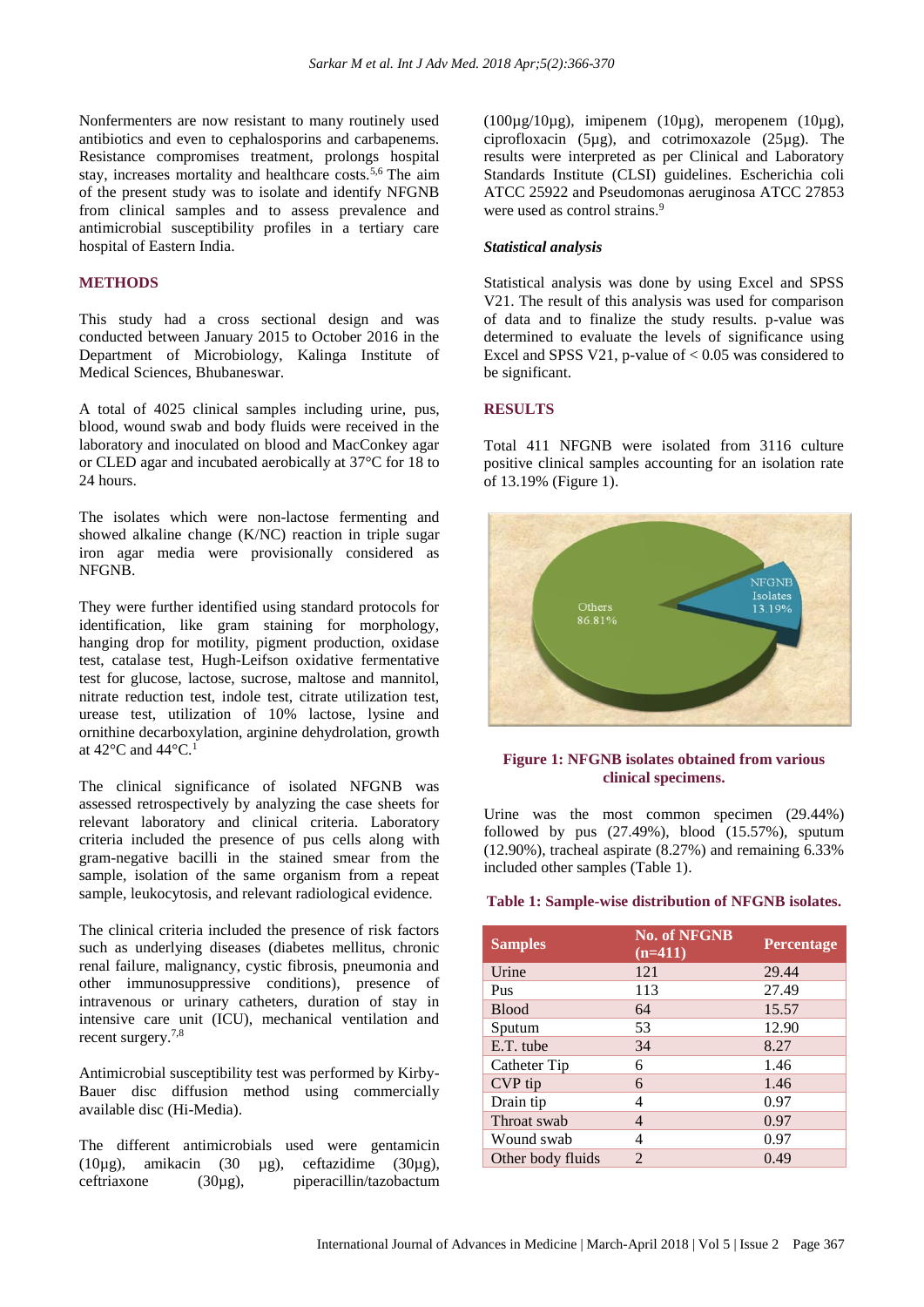*Acinetobacter baumannii* was the predominant isolate, 211 (51.34%) followed by *Pseudomonas aeruginosa* 173 (42.09%) and *Burkholderia cepacia* complex (BCC) 18 (4.38%). *Burkholderia pseudomallei*, *Acinetobacter lwoffii* and *Stenotrophomonas maltophilia* altogether accounted for 2.19% (Table 2).

#### **Table 2: Prevalence of NFGNB isolates.**

| <b>Isolates</b>    | Number $(n=411)$ | Percentage |
|--------------------|------------------|------------|
| A. baumannii       | 211              | 51.34      |
| P. aeruginosa      | 173              | 42.09      |
| B. cepacia complex | 18               | 4.38       |
| B. pseudomallei    |                  |            |
| A. lwoffii         |                  | 2.19       |
| S. maltophilia     |                  |            |

Among the NFGNB isolated from high-risk areas including intensive care units and dialysis units, *A.* 

*baumannii* (60.36%) was the most prevalent pathogen, followed by *P. aeruginosa* (28.40%). Chi-squared (χ2) value is 9.341 and p-value  $< 0.05$ .

In other clinical areas *P. aeruginosa* accounted for 51.65% followed by *A. baumannii* (45.04%). Chi-squared (χ2) value is 22.069 and p-value <0.05 (Table 3). Majority of the patients were adults aged above 45 years and isolation rate in males (60.10%) was higher than that in females (39.90%).

Isolation of NFGNB was maximum from urine sample (29.44%) followed by, pus (27.49%), blood (15.57%), sputum (12.90%) and then ET tube (8.27%).

*A. baumannii* was the most common species, accounting for 51.34% of the isolates, followed by P. aeruginosa 49.09% and B. cepacia complex (4.38%).

#### **Table 3: Species-wise distribution in different clinical areas.**

| <b>Ward</b> | Total no. | A. baumannii | P. aeruginosa | $\bm{BCC}$ | <b>B.</b> pseudomallei A. lwoffii |            | S. maltophilia |
|-------------|-----------|--------------|---------------|------------|-----------------------------------|------------|----------------|
| High risk   | 169       | 102          | 48            |            |                                   |            |                |
| areas       |           | $(60.36\%)$  | $(28.40\%)$   | $(8.28\%)$ | $(1.18\%)$                        | $(1.18\%)$ | $(0.59\%)$     |
| Other       | 242       | 109          |               |            |                                   |            |                |
| areas       |           | $(45.04\%)$  | $(51.65\%)$   | $(1.65\%)$ | $(0.83\%)$                        | $(0.41\%)$ | (0.41%         |

*A. baumannii* was more prevalent in high-risk areas (ICUs and Dialysis Units) in comparison to other clinical areas. Chi-squared ( $\gamma$ 2) value is 9.341 and p-value  $< 0.05$ . Similarly, P. aeruginosa is more prevalent in other clinical areas, than in high-risk areas. Chi-squared  $(\chi^2)$ value is  $22.069$  and p-value  $< 0.05$ .

#### **Table 4: Sensitivity pattern of nonfermenters to antimicrobial agents.**

| <b>Antimicrobials</b>                   | A. Baumannii<br>$\left( \frac{9}{6} \right)$ | P. Aeruginosa<br>$(\%)$ | <b>B.</b> Cepacia<br>complex<br>$($ %) | $\boldsymbol{B}$ .<br>Pseudomallei<br>$(\%)$ | $\bm{A}$ .<br>Lwoffii<br>$(\%)$ | S.<br><b>Maltophilia</b><br>$(\%)$ |
|-----------------------------------------|----------------------------------------------|-------------------------|----------------------------------------|----------------------------------------------|---------------------------------|------------------------------------|
| Piperacillin/tazobactam<br>$100/10$ mcg | 64 (30.33)                                   | 66 (38.15)              | $\Omega$                               | $\Omega$                                     | 3(100)                          | $\Omega$                           |
| Ceftazidine 30 mcg                      | 50 (23.70)                                   | 53 (30.64)              | $\Omega$                               | $\Omega$                                     | 3(100)                          | $\Omega$                           |
| Ceftriaxone 30 mcg                      | 49 (23.22)                                   | 51 (29.48)              | $\theta$                               | $\Omega$                                     | 3(100)                          | $\theta$                           |
| Cefepime 30 mcg                         | 68 (32.23)                                   | 60(34.68)               | $\Omega$                               | $\theta$                                     | 3(100)                          | $\theta$                           |
| Amikacin 30 mcg                         | 107(50.71)                                   | 144 (83.24)             | $\theta$                               | $\Omega$                                     | 3(100)                          | $\Omega$                           |
| Gentamicin 10 mcg                       | 125 (59.24)                                  | 131 (75.72)             | $\Omega$                               | $\Omega$                                     | 3(100)                          | $\Omega$                           |
| Ciprofloxacin 5 mcg                     | 122 (57.82)                                  | 125(72.25)              | $\Omega$                               | $\Omega$                                     | 1(33.33)                        | $\Omega$                           |
| Cotrimoxazole 25 mcg                    | 119 (56.40)                                  |                         | 18 (100)                               | 4(100)                                       | 3(100)                          | 2(100)                             |
| Meropenem 10 mcg                        | 119 (56.40)                                  | 113 (65.32)             | 8(44.44)                               | 3(75)                                        | 3(100)                          | $\Omega$                           |

Among the NFGNB isolated, *A. baumannii* showed highest sensitivity to gentamicin (59.24%) and lowest sensitivity to ceftriaxone (23.22%).

*P. aeruginosa* was mostly sensitive to amikacin (83.24%) but least sensitive to ceftriaxone (29.48%). *B. cepacia* complex, *B. pseudomallei* and *S. maltophilia* showed 100% susceptibility to cotrimoxazole. *A. lwoffii* showed sensitivity to most of the antibiotics (Table 4). *A. baumannii* and *P. aeruginosa* were mostly sensitive to gentamicin and amikacin and least sensitive to ceftriaxone.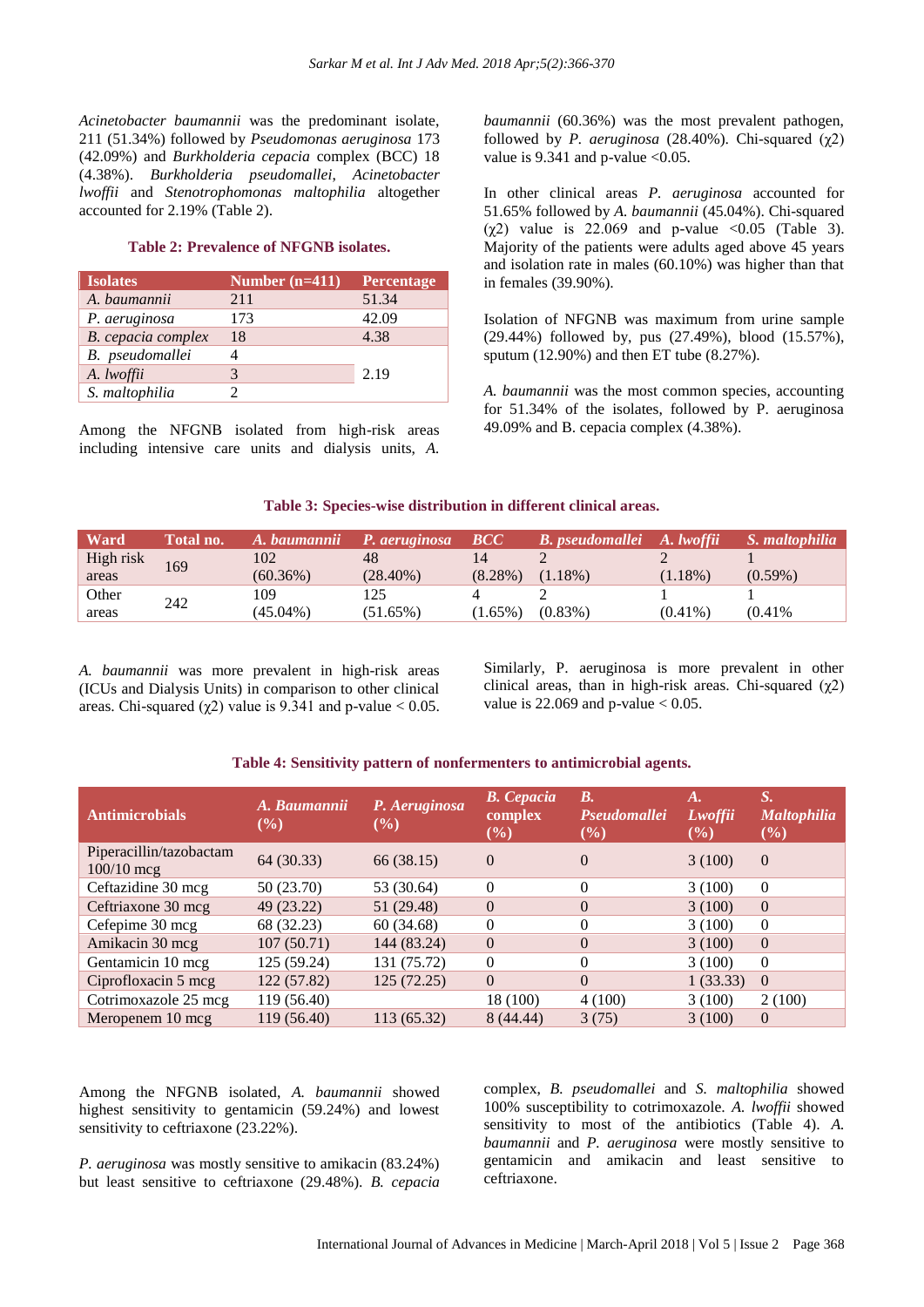#### **DISCUSSION**

Nonfermentative gram-negative bacilli are ubiquitous in environment. They used to be considered as contaminants or commensals in the past. They have now emerged as important healthcare-associated and opportunistic pathogens due to their frequent isolation from clinical materials and their association with various diseases. In the present study, the isolation rate of NFGNB from clinical samples was 13.19%. This was parallel to the results of a study from Kolkata by Rit K et al, where NFGNB were isolated in 12.18% of clinical samples.10 However, the prevalence of nonfermenters varies greatly from time to time and place to place. A study from Amritsar reported a very high isolation rate of 45.9% whereas, it was 3.58% in a study from Bangalore and 5.2% in another study from Chennai. In a study from Saudi Arabia NFGNB isolation rate was 16%.<sup>11-14</sup>

In the present study, NFGNB were most frequently isolated from urine samples (29.44%), followed by pus (27.49%). Nevertheless, in many studies, NFGNB were most commonly isolated from pus.4,12 According to a study by Shobha KL et al, nonfermenters were emerging as an important cause of urinary tract infections  $(9.44\%)$ .<sup>15</sup> Frequent isolation of NFGNB from urine and pus samples in this study, could be attributed to the increase in number of critically ill, hospitalised patients requiring urinary tract catheterization and other instrumentations. Prolonged hospital stay, bed sores, burns, open wounds, surgical site infections, diabetes, malignancies and several underlying illnesses made these patients more vulnerable to NFGNB infections.

In this study, *A. baumannii* was the most common species isolated, accounting for 51.34%, followed by *P. aeruginosa* (49.09%) and *B. cepacia* complex (4.38%). *A. lwoffii*, *B. pseudomallei* and *S. maltophilia* together accounted for (2.19%). These results corroborated well with the studies of Goel V et al, where, A. baumannii (48.78%) was the most commonly isolated pathogen followed by P. aeruginosa  $(37.71\%)$ .<sup>16</sup> According to Samanta P et al, the isolation rate of Acinetobacter species was 66%, and Pseudomonas species was 26%. However, in other studies, the most common isolate was *P. aeruginosa*, followed by *A. baumannii*. 12,13,17,18

In the present study, in high-risk areas, *A. baumannii* was the most common isolate (60.36%), followed by *P. aeruginosa* (28.40%) which was statistically significant  $(\chi^2 = 9.341; \text{ p-value} < 0.05)$ . This study corroborated well with the result of the study by Goel V et al, showing *A. baumannii* being the commonest isolate followed by *P. aeruginosa* from high risk areas.<sup>16</sup> In our study, prevalence of *A. baumannii* was more in high risk areas, possibly due to increased colonisation of *A. baumannii* in hospital environment, including humidifiers, nebulizers, anaesthetic equipments, ventilators, healthcare workers etc. causing nosocomial opportunistic infections in patients with severe underlying illnesses.<sup>16,17</sup> In other clinical areas, *P. aeruginosa* was the commonest isolate (51.65%), followed by *A. baumannii* (45.04%). This was statistically significant ( $\chi$ 2 = 22.069; p-value <0.05). Most of the isolates were from surgery and orthopaedic wards, where patients with road traffic accidents, burn, open wounds, abscesses, and surgical site infections were frequently admitted. In the study of Jayanthi S et al, isolation rate for *P. aeruginosa* was 41.2%, followed by Acinetobacter species (26.29%).<sup>13</sup> Upgade A et al, reported 43% *Pseudomonas* spp. followed by *Acinetobacter* spp. 21%.<sup>19</sup>

*A. baumannii* showed highest susceptibility to gentamicin (59.24%) and lowest susceptibility to ceftriaxone (23.22%). This organism exhibited 56.40% susceptibility to both meropenem and cotrimoxazole and 57.82% susceptibility to ciprofloxacin. However, Gokale S et al, showed highest susceptibility to meropenem (96.2%) and 45% susceptibility to ciprofloxacin for A. baumannii.<sup>4</sup>

*P. aeruginosa* showed highest susceptibility to amikacin (83.24%), but least susceptibility to ceftriaxone (29.48%). Susceptibility to piperacillin/tazobactum combination was 38.15% and to cefepime 34.68%. In the study of Gokale S et al, *P. aeruginosa* showed good sensitivity to meropenem (96.2%), followed by ciprofloxacin (50%) and amikacin  $(49.5\%)$ .<sup>4</sup>

#### **CONCLUSION**

To conclude, despite earlier being regarded as contaminants, NFGNB are now emerging as important pathogens causing a wide range of nosocomial infections. Identification of NFGNB and monitoring of their susceptibility profiles are essential due to their variable sensitivity patterns and to help in proper management of the infections caused by them.

Prevalence of pathogens often varies dramatically between communities, hospitals in the same community and among different patient populations in the same hospital. Therefore, clinicians must be updated with the prevalence and antimicrobial susceptibility pattern of the circulating pathogens in their healthcare settings. Appropriate antimicrobials should be used for empiric therapy. Since, these organisms have great potential to survive in hospital environment, improved antibiotic stewardship and infection control measures will be needed to prevent the emergence and spread of drug resistant NFGNB in healthcare settings.

#### **ACKNOWLEDGEMENTS**

Authors would like to thank Dr. (Prof.) Sunil Kumar Mohanty and all the teaching and non-teaching staff from the Department of Microbiology and Dr. Deepak Kumar Sahu from the Department of Community Medicine, Kalinga Institute of Medical Sciences, Bhubaneswar, Odisha, India for their constant support and encouragement in completing the project.